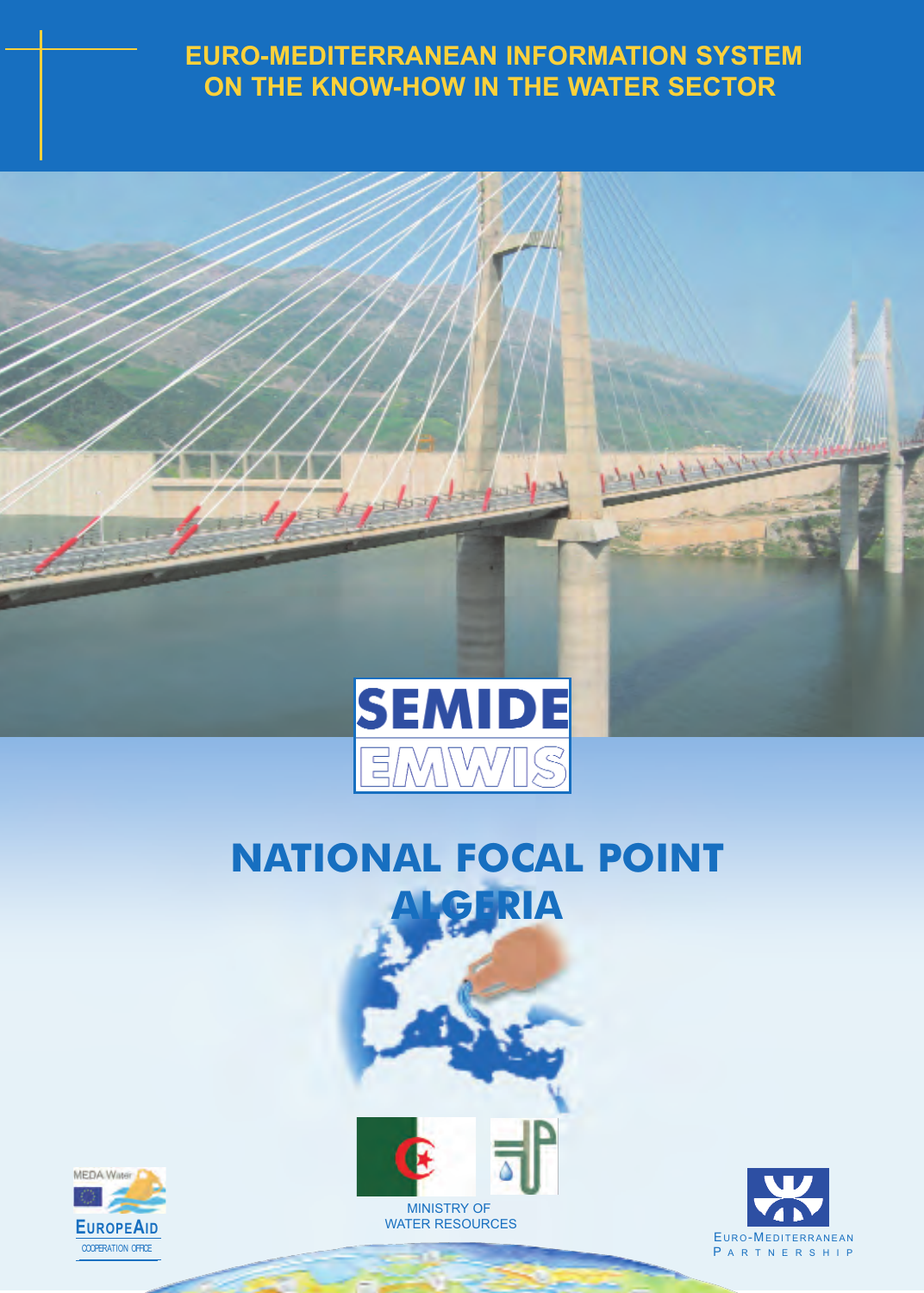# **Meeting the information requirements of the partner countries**

EMWIS is a strategic tool for exchanging information and knowledge. This tool is essential for implementing the Action Plan approved during the Turin **Conference** in 1999.



#### Steps of the water partnership

| Barcelona 1995    | Euro-Mediterranean Conference of Ministers for Foreign Affairs<br>• Creation of the Euro-Mediterranean Partnership                                                      |
|-------------------|-------------------------------------------------------------------------------------------------------------------------------------------------------------------------|
| Marseilles 1996   | Euro-Mediterranean Ministerial Conference on Water Management<br>• Creation of EMWIS                                                                                    |
| Naples 1997       | Euro-Mediterranean Conference of the General Water Directors<br>• Approval of EMWIS                                                                                     |
| <b>Turin 1999</b> | Euro-Mediterranean Ministerial Conference on Local Water Management<br>• Approval of the Action Plan<br>• Consolidation of EMWIS                                        |
| Madrid 2001       | Euro-Mediterranean Conference of the General Water Directors<br>• Approval of EMWIS progress and of a strategic development plan                                        |
| Rome 2005         | Euro-Mediterranean Conference of the 35 General Water Directors<br>• Reaffirmation of the validity of the system and definion of the strategy for<br>the next 10 years. |

http://www.emwis.org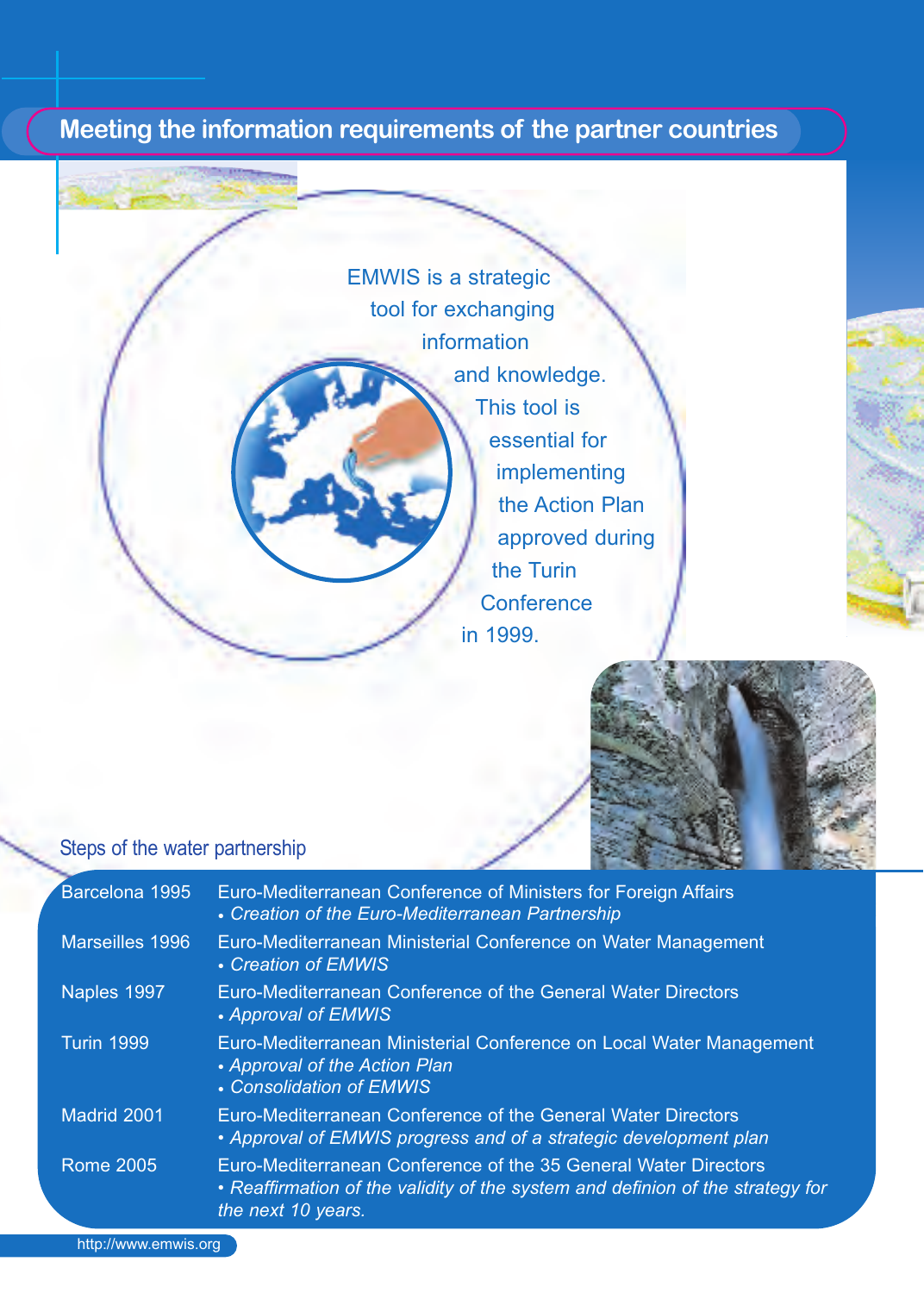# **Providing information on know-how in the water sector**

Water management requires a lot of information, more and more sophisticated.

However, this information is still highly fragmentary. This is the reason why the twenty seven Ministers of Water decided, in Marseille in 1996, to create a system to rationalise the exchange of information. EMWIS was approved in Naples a year later. Its task is to make an inventory and gather all available information, thus providing its access to everyone.

It is based on an active participation and on the sharing of the information and experience acquired by the partner countries at local, regional and national levels.

EMWIS assignment covers three objectives to

#### - **Allow**

access to the information

-**Develop** the sharing of information

-**Develop** joint products and co-operation programmes.

#### An original approach

achievement of the Euro-Mediterranean Partnership in the water sector. EMWIS is an original pattern for increasing knowledge of water management in the region. It complements the many other international actions

#### It is open to everyone

Access to the information proposed by EMWIS is open to everyone interested in water management issues.

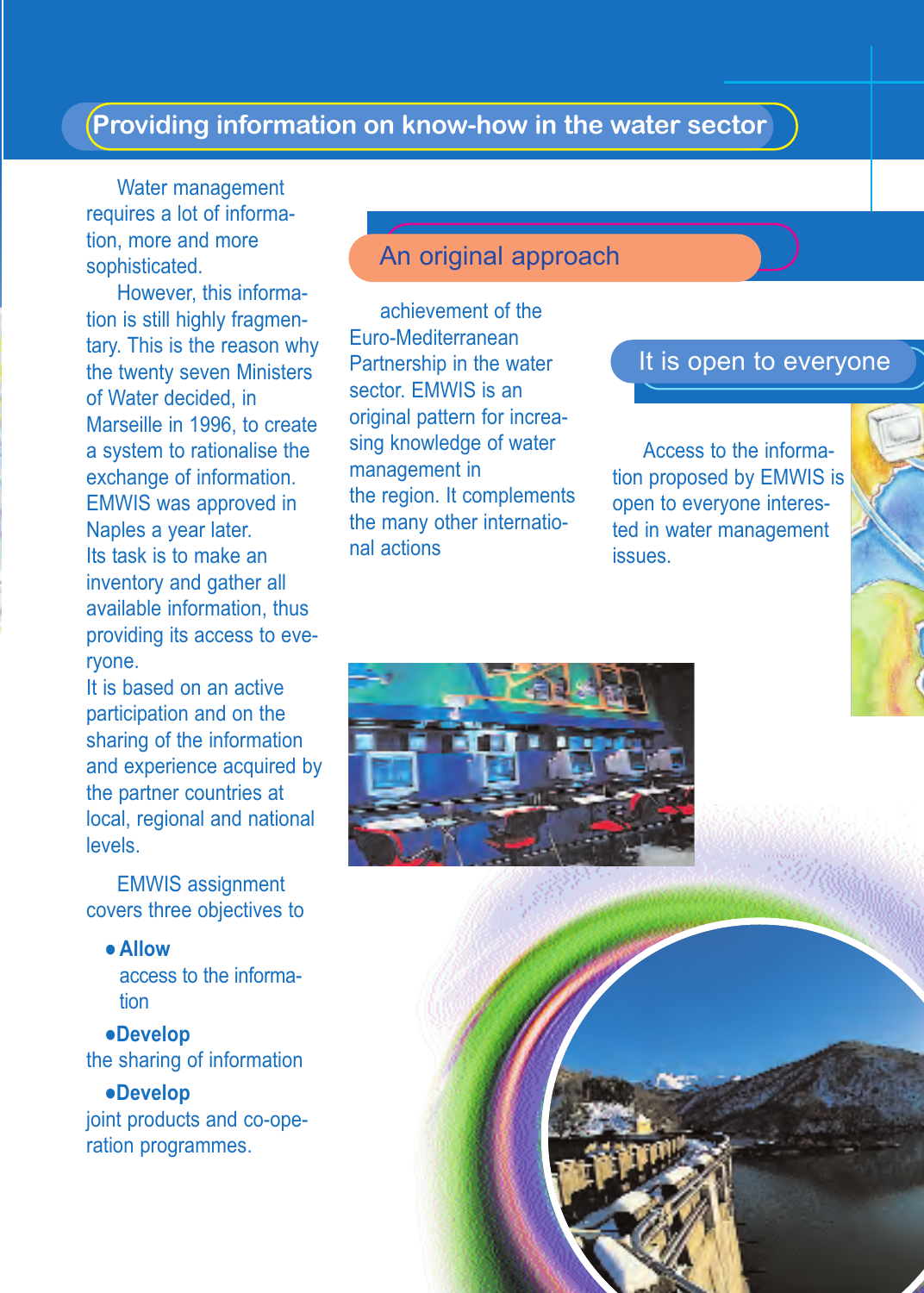# **A unique portal of approved information**



### **Internet, a tool for access and exchange**

The Internet availability and quick spreading in the partner countries makes it the ideal tool for the information provided by EMWIS.

Thanks to Internet, not only users have easy access, but the exchanges between the Technical Unit and the National Focal Points are also taking place.

#### **Guaranteed quality information**

Each National Focal Point is responsible for identifying, guaranteeing quality and access to information sources.

The only information sources accessible via the system are those approved by EMWIS.



#### **A distributed information system**

Each partner country manages its own information server providing access to national information and know-how. All these servers are interconnected through Internet but, for the user, the search for information is carried out in a transparent manner using a single access point.

#### **Multilingual access**

In French, English and Arabic, but open to all the other languages.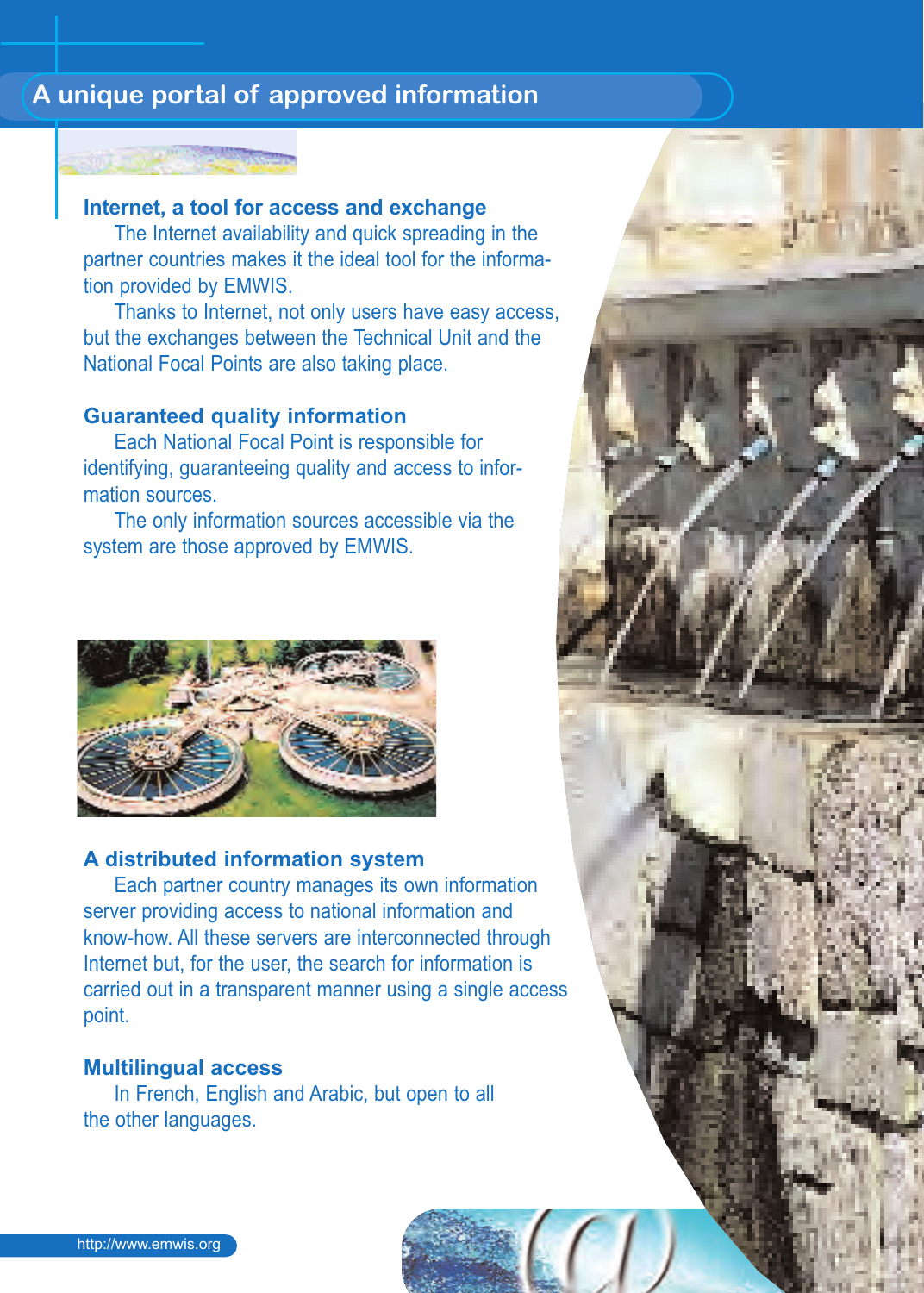# **Priority main lines**

EMWIS deals with five priority main lines regarding know-how in the water sector. Other topics are added upon decision of the Steering Committee, such as: the use of non-conventional water resources, the EU Water Framework Directive, the irrigation water management and the integrated management of local drinking water supply, sanitation and sewage.

#### - **Institutions**

Type and organization of institutions, people involved

#### - **Documentation**

Organization and type of existing centres, means and technologies used for processing, accessing, consultation and dissemination, standardization, quality certification.

## - **Training**

Existing organizations, programmes, localization, trainers, methods, training materials, quality certification.

#### - **Research and Development**

Existing organizations, programmes, people involved, means and technologies, publications, partnerships, funding sources.

#### - **Data administration**

Existing organizations and databases, methods used for data gathering and checking, publications.









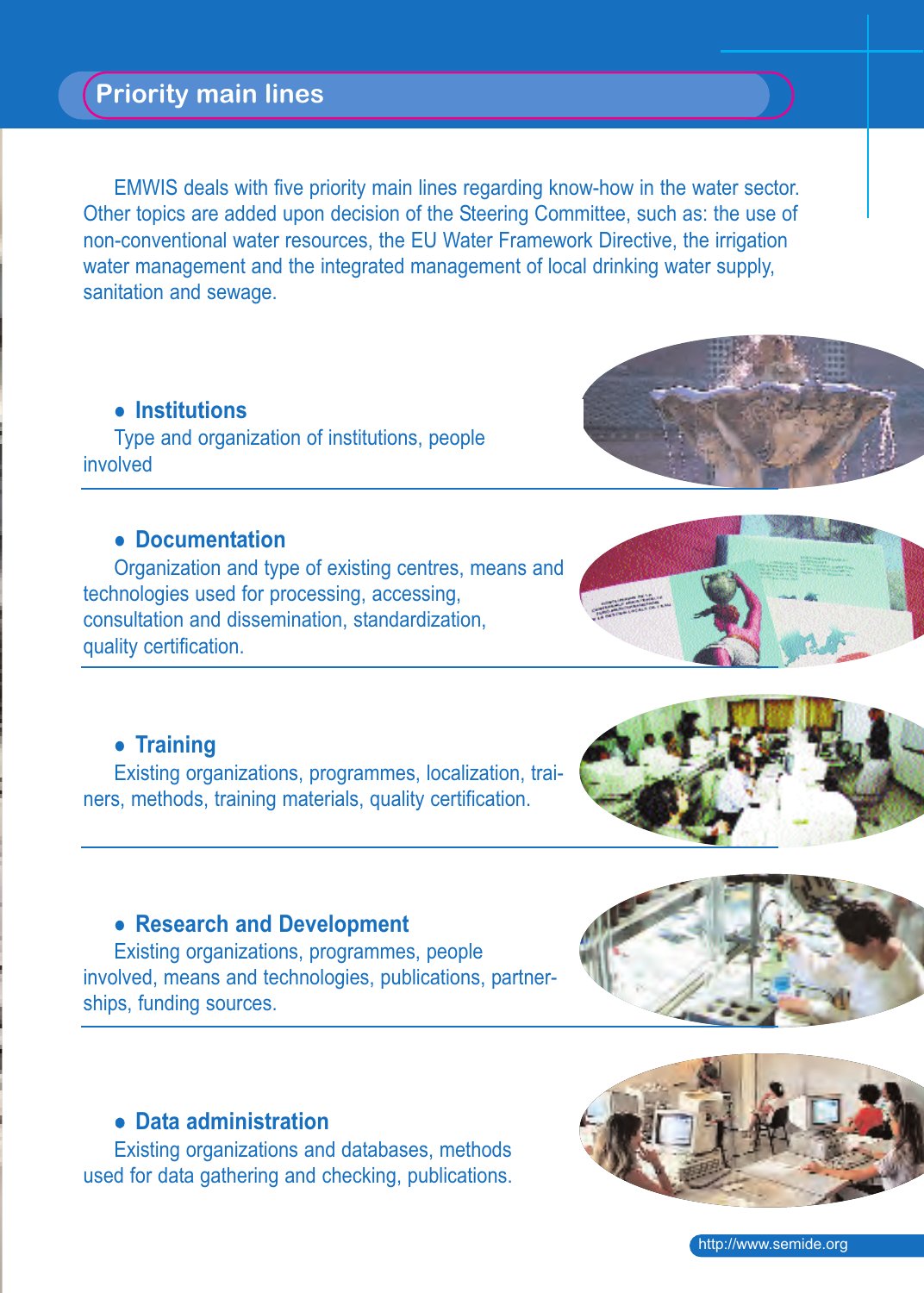# **Organization**

# **A TWO-LEVEL STRUCTURE**

#### **Decision-making level**

#### **Steering Committee** *Members*

• Water directors of 13 countries,

#### *Tasks*

- Defining strategic orientations,
- Validating obtained results
- Validating the action plan and annual budget.

#### **Co-ordination Committee** *Members*

• Representatives of the Technical Unit and of all the National Focal Points.

#### *Tasks*

- Drawing the annual activity programme,
- Proposing the annual budget.

Decision-

#### **Operational level**

- **The National Focal Points (NFP)** *Composition*
	- Teams made up of a co-ordinator, a data manager and a computer scientist. *Tasks*

#### • Creating and developing a national information server

- Organising and developing procedures for communication and access to existing information
- Ensuring that the information is available
- Establishing relations with the users in their own country.



#### **The Technical Unit** *Composition* CEDEX (Spain), OIEau (France), SOGESID (Italy). *Tasks*

- Proposing annual budgets to the Steering Committee and participating in the definition of strategic orientations and action plans
- Co-ordinating, leading and providing technical assistance to the National Focal Points
- Developing and managing EMWIS information portal
- Being the International Focal Point.

A two-level structure

**Decision-**<br>making level **Operational level** 

http://www.semide.org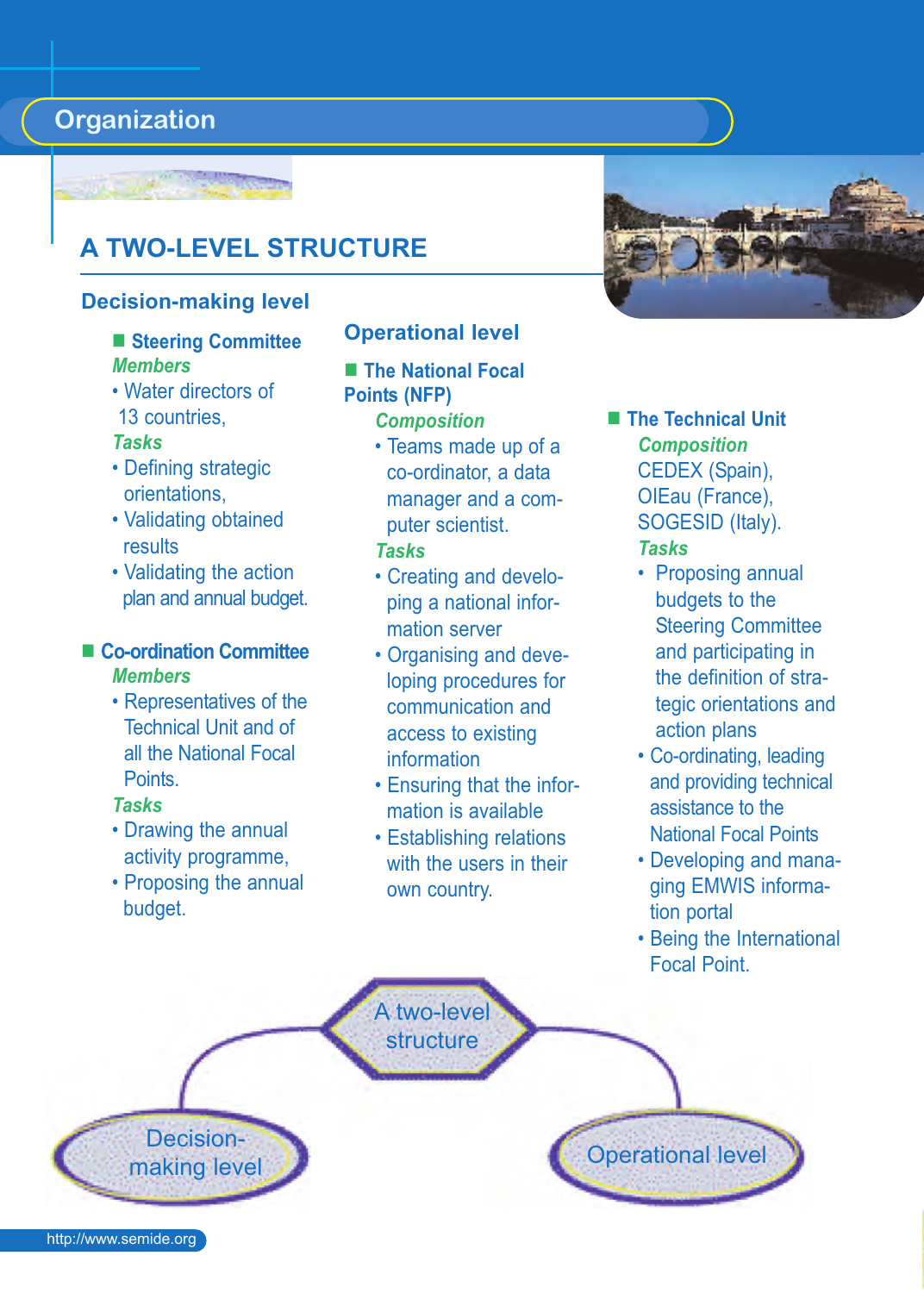# **The Algerian National Focal Point**

### EMWIS in Algeria

During the Euro-Mediterranean Conference of the General Water Directors in Naples in 1997, Algeria becomes a member of the Euro-Mediterranean Information System on know-how in the Water Sector; first concrete operational system of integration and co-operation at the regional level.

# The National Focal Point Creation

The decision of creating the Algerian National Focal Point was taken by the end of 1999

The Hydrographical Basin Agency of Constantinois-Seybousse -Mellegue (ABHCSM) was appointed by the Ministry of Water Resources as the NFP (a center for collecting and distributing information).

The Algerian Focal Point was officially presented on July 9, 2001at the EMWIS regional information seminar organized in Algiers.

# The Algerian NFP setting up

The Algerian NFP was the first focal point of a Mediterranean Partner Country to create a national web server dedicated to the EMWIS on the following address: http://www.semide.dz.

This website provides an arabic, french and english information on algerian institutions, legislation, press news, training and bibliographical references.







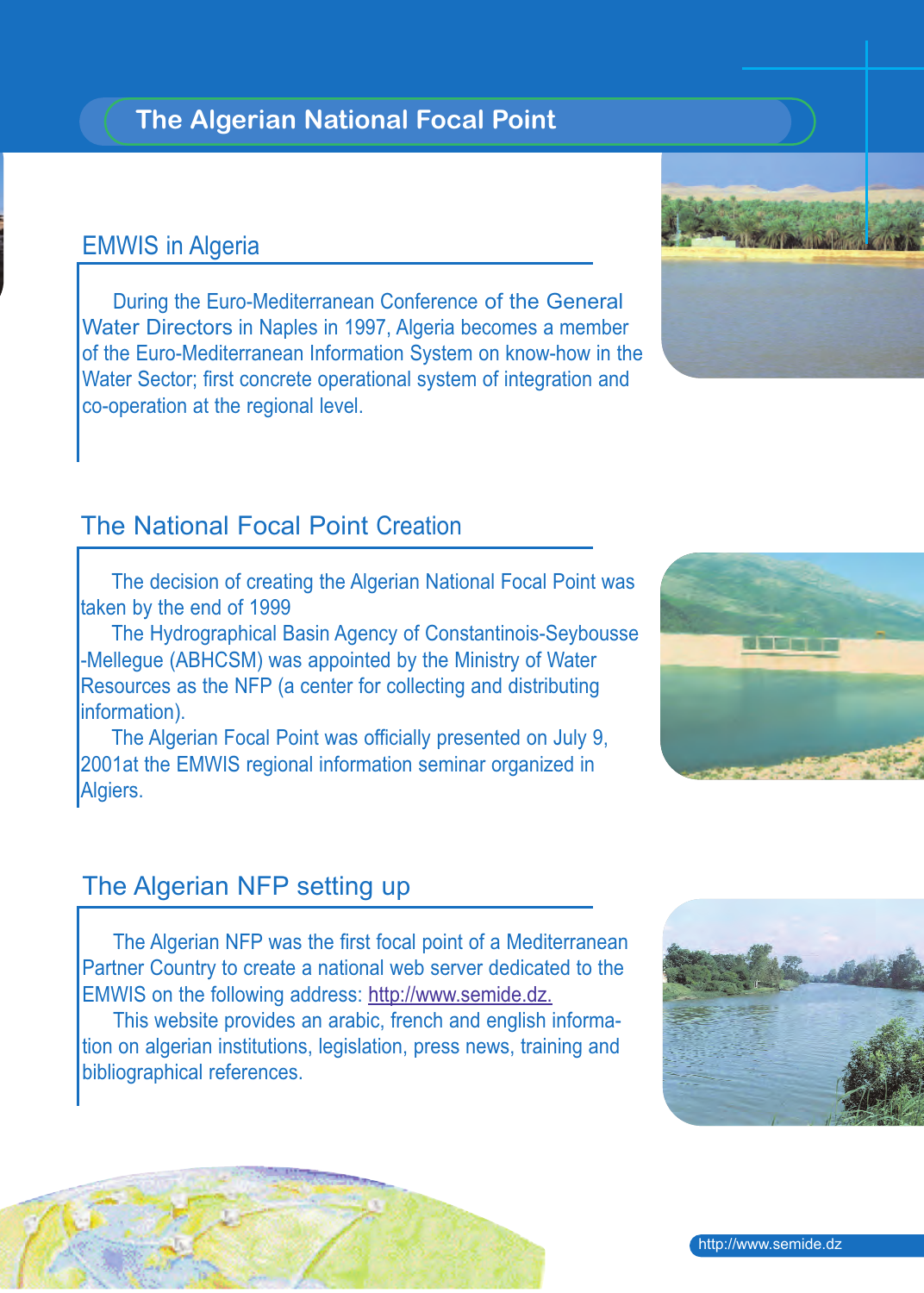# **The Algerian NFP Organization**

#### Team

Composition of the algerian NFP team :

- a co-ordinator,
- a data manager,
- an Information Technology manager,
- a collecting information manager,

#### Tasks consist on:

- developing and maintaning a national information server,
- organising and developing procedures for communication and access to existing information,
- ensuring the availability of information,
- updating the content of the website.

**Functioning** The NFP is supported by the Ministry of the Water Resources in the form an annual subsidy on the basis of an approved action plan.

The NFP is also given an aid by the Technical Unit (training, share in the expenses of Internet connections and equipment).



### Role

- Implementation and management of the EMWIS national server.
- Collection of information and implementation of the thematic directory.
- Development of com mon access to the sources of information.
- Setting up of an annual working programme.
- Promotion of the activities of communication at the national level.

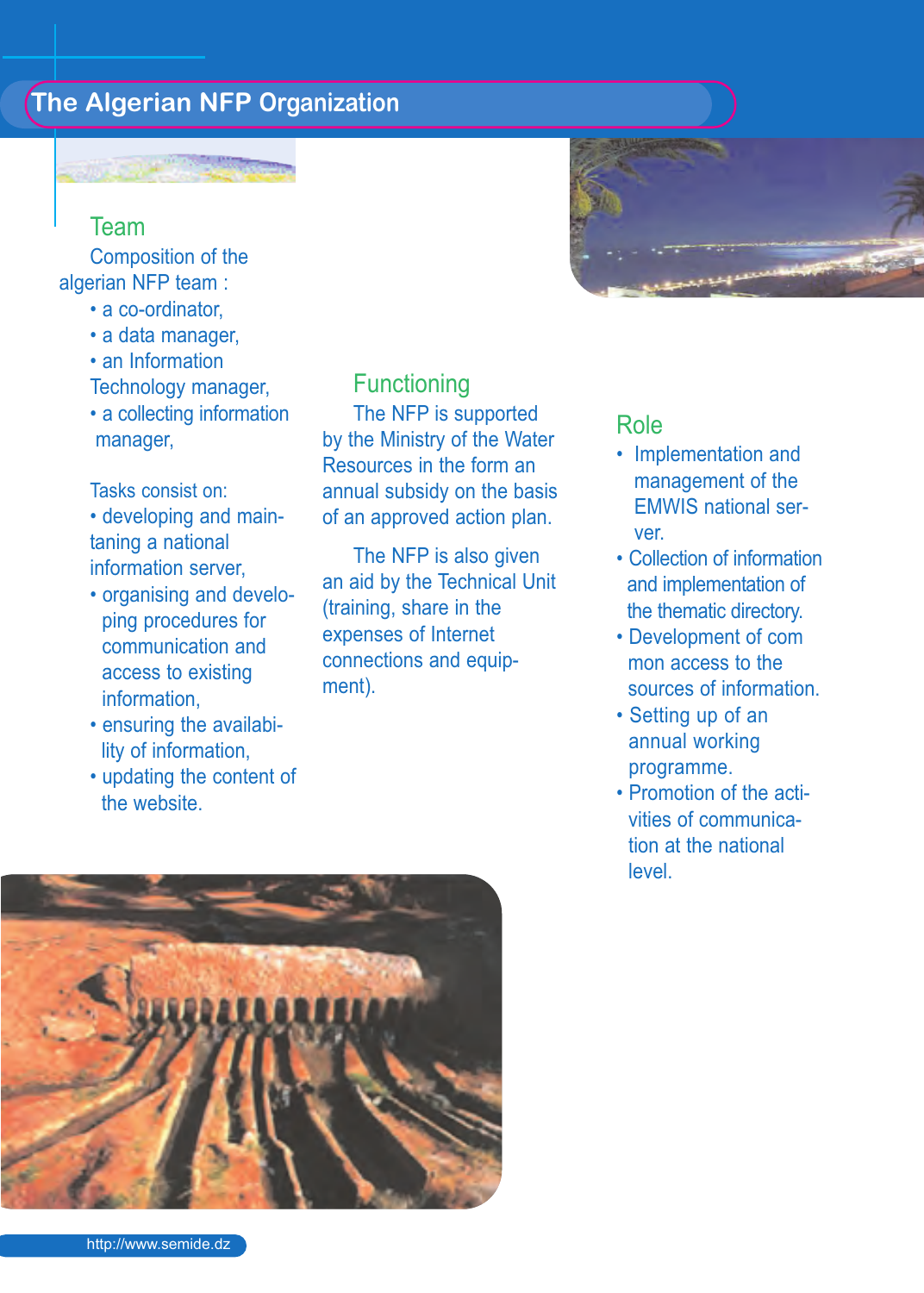Algeria as a Mediterranean Partner Country (MPC) is strongly engaged in the way of Partnership.

The Algerian National Focal Point (NFP) regularly takes part in the activities and the development of the system:

 The EMWIS Coordination committee including the National Focal Points (NFP) and the Technical Unit (UT) met in Madrid (Spain) the 14 and 15 November 2001 under the presidency of Algeria following the seminar of the Water General Directors of the Euro-Mediterranean Partnership (12 &13 November 2001).

 Algeria belongs to the group of countries and organizations members of the EMWIS Steering Committee with Cyprus, Egypt, France, Israel, Italy, Jordan, Lebanon, Malta, Morocco, Spain, Turkey and the Palestinian Authority.

 Since 2004 the Algerian NFP takes part with France and Spain in the working group on the metadata :definition and management of the common metadata, application to the synchronization of the events and news agendas between the NFP and the Technical Unit.

■ The Presidency of the Coordination Committee has been taken by Algeria represented by its Water Resource Ministry at the Euro-Mediterranean conference of the 35 Water Directors held in Rome in november 2005 for a period of 4 years.

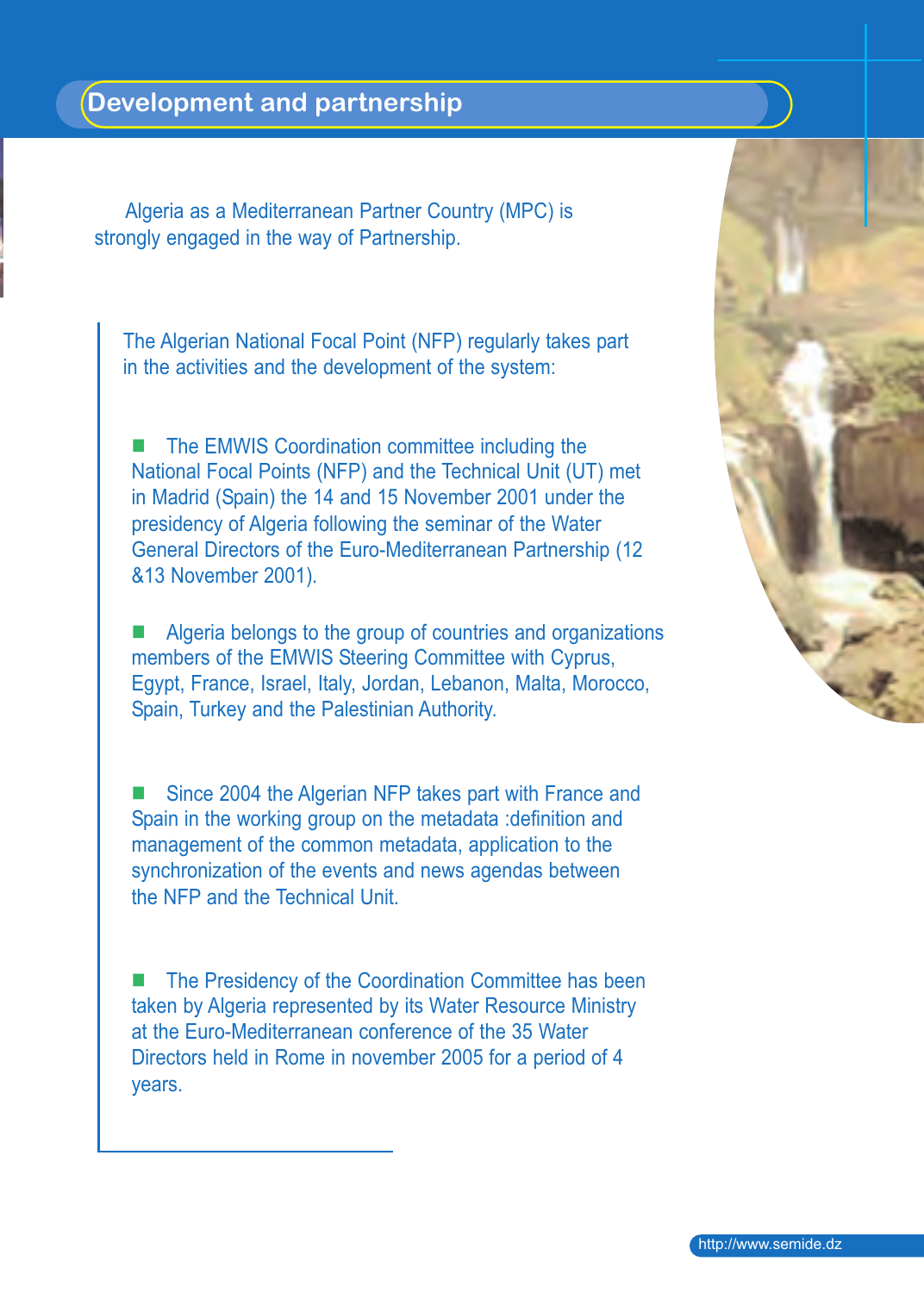# **New technologies for the sharing of information**

# Participation in the EMWIS activities

The NFP takes part in the annual meetings of the EMWIS coordination committee, as well as in the meetings organized by the Technical Unit.

It also contributes to the development of the total programme of the EMWIS activities.

Additional training and further information are brought to the managers of operational websites to help them :

- to enrich and better exploit their websites (existing tools, thematic analyses, new technologies)

- to develop at long-term a strategy for a better integration in the EMWIS network

- to manage in a better way the interactions with the existing systems at the national level.

# Extension and development of on line services

The technical specifications of the new technical platform of contents management were defined. This new platform will allow in particular a better localization of the contents (multilingual management, including arabic).

Within this framework the whole of the access interfaces to information were translated into arabic.

# The EMWIS' NFP website publication

One of the main objectives of the Algerian NFP is to publish and maintain a national reference website in the water sector with a content available in the EMWIS international exchange languages: arabic, french and english, in order to provide useful contents at the international level.

This website must respond to the national needs, and to be a node of the EMWIS on an international scale.

It must provide information around the EMWIS five main topics.





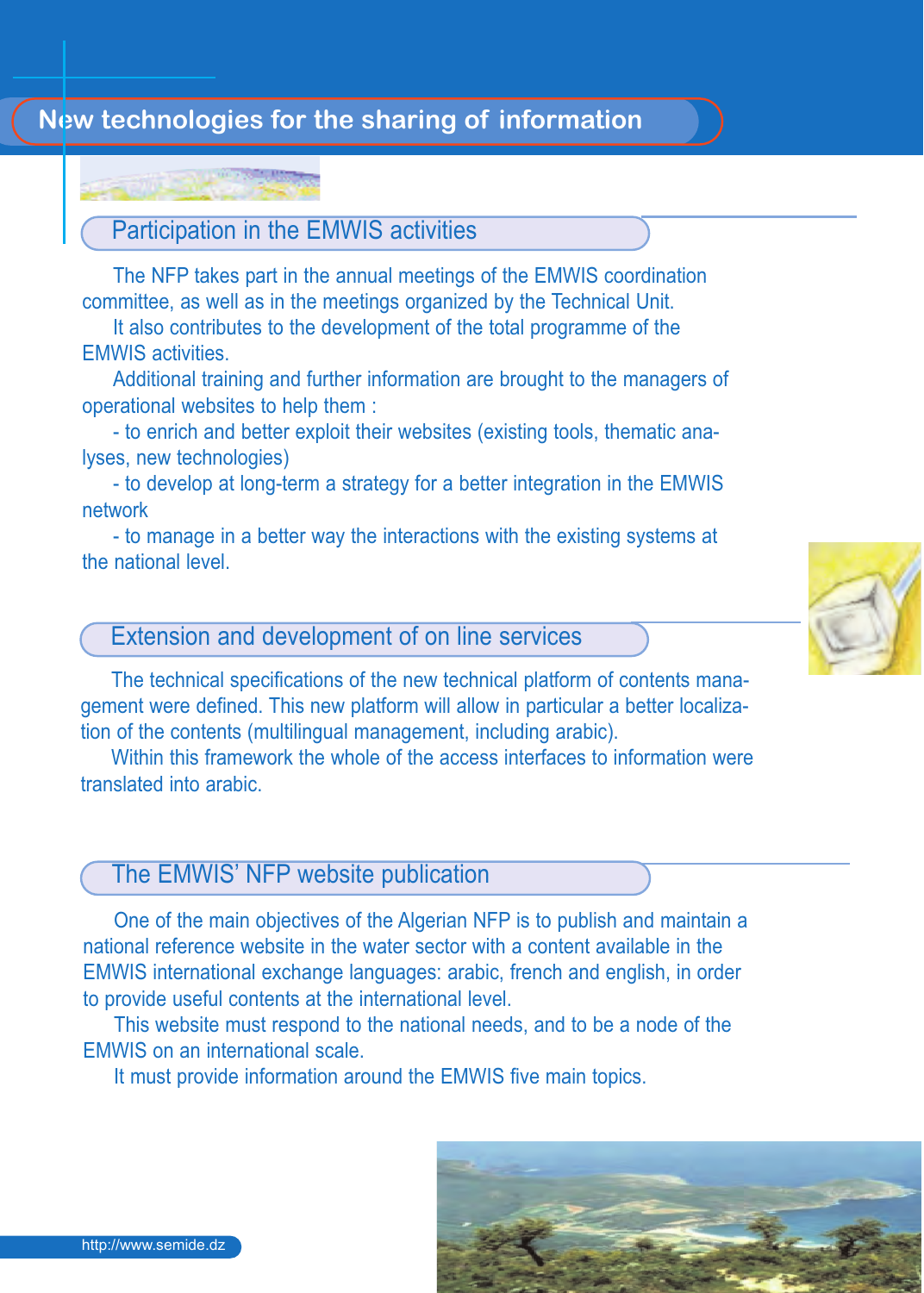### **The geographic area covered by the Euro-Mediterranean Partnership**

With the enlargement of the European Union EMWIS accounts today 35 member states including 20 NFP created and 15 operational **websites** 

# 25 countries of the European Union

- Austria
- Belgium
- Cyprus
- Czech Republic
- Denmark
- Estonia
- Finland
- France
- Germany
- Greece
- Hungary
- Ireland
- Italy
- Latvia
- Lithuania
- Luxembourg
- Malta
- Netherlands
- Poland
- Portugal
- Slovakia
- Slovenia
- Spain
- Sweden
- United Kingdom

# 10 Mediterranean partners

- Algeria
- Morocco
- Egypt
- Syria • Tunisia
- Israel • Jordan
- Turkey
- Lebanon
- The Palestinian Authority



The countries in **orange colour** have a National Focal Point. The countries in **red colour** have an active website.

@